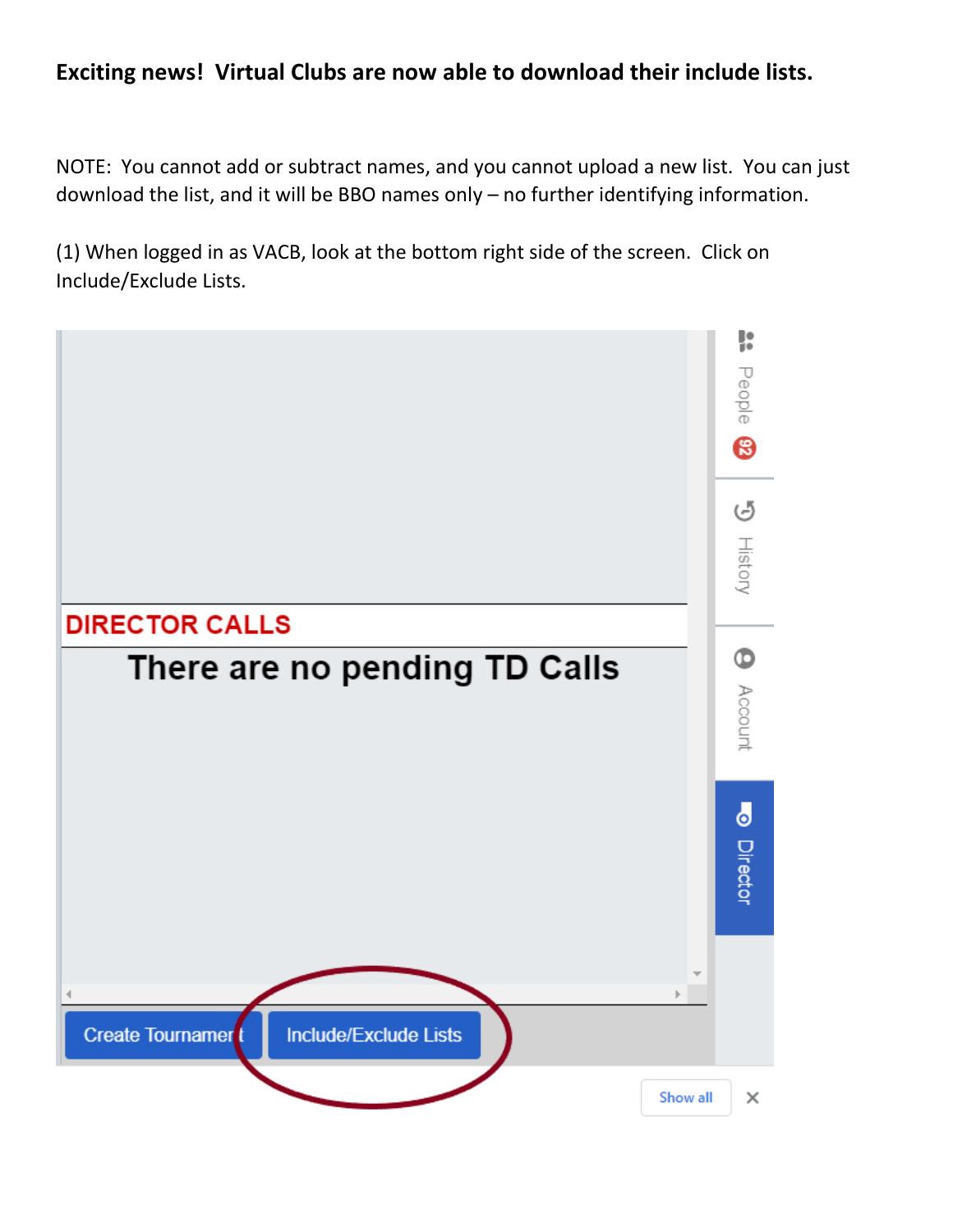(2) This box displays. You will see your Include list on the left, and your Exclude List on the right. Although it appears that you can edit these, VACBs are not allowed to do this. Click Manage List at the bottom for further options.



(Names concealed to protect the "perhaps not so innocent.")  $\odot$ 

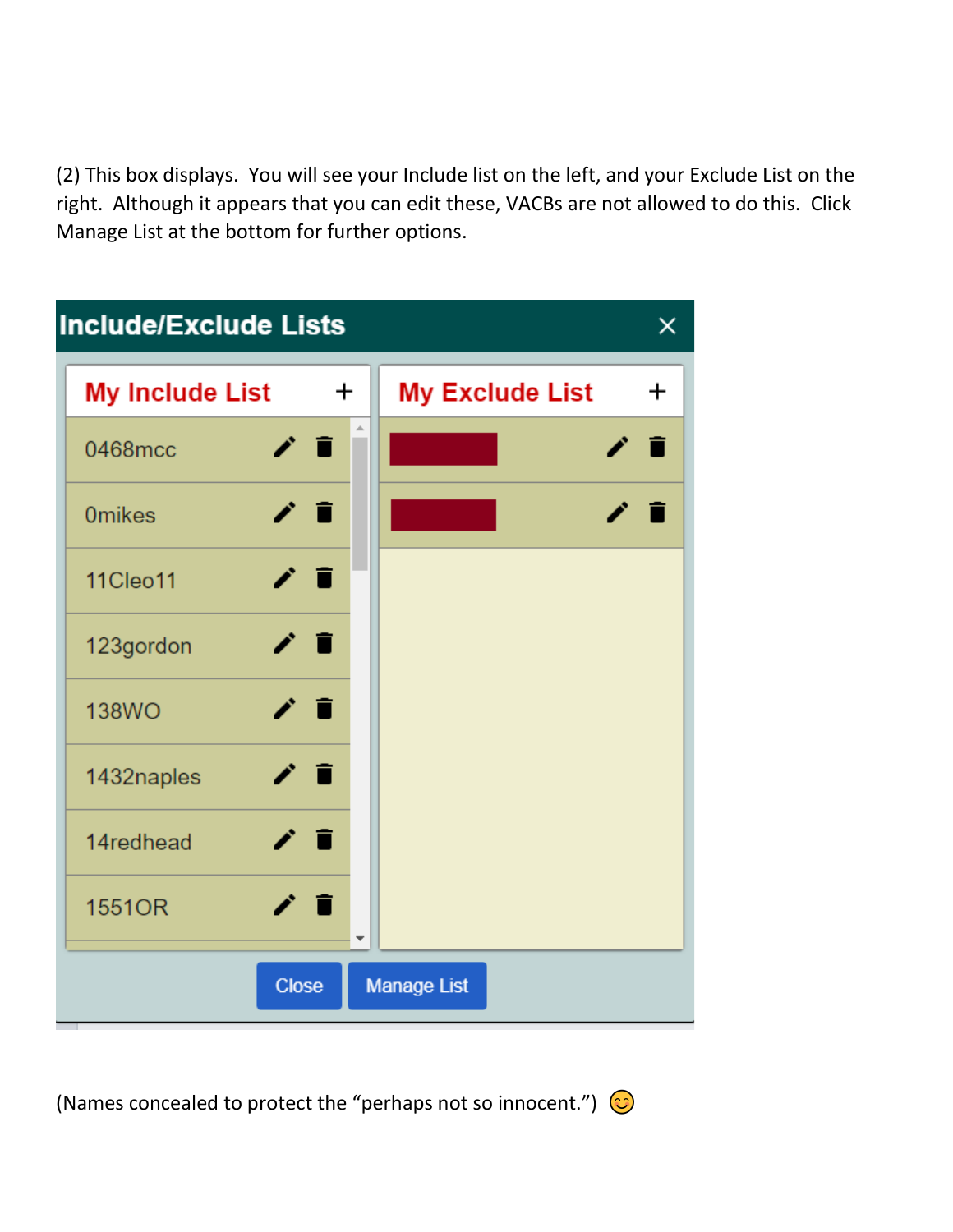(3) This box pops up – and first check to see how it is logging you in. If the screen looks like this, (because your password app has populated this with your VPortal login), you will need to make an edit here. Add the letters vacb to the front of the username.

|                                                                                | support@bridgebase.com |
|--------------------------------------------------------------------------------|------------------------|
| Use this screen to upload a list of players to your include and exclude lists. |                        |
| Usernar e: 123456<br>Password:<br>                                             |                        |
| Type: List type is:<br>╰<br>Action: Pick an action ↓                           | This should say        |
| Source file:   Choose File   No file chosen                                    | vacb123456.            |
| Execute                                                                        |                        |

|                                                                                                                                | support@bridgebase.com |
|--------------------------------------------------------------------------------------------------------------------------------|------------------------|
| Use this screen to upload a list of players to your include and exclude lists.                                                 |                        |
| Username: vacb123456                                                                                                           |                        |
| Password:                                                                                                                      |                        |
| Type: List type is:<br>$\checkmark$<br>Action: Pick an action $\vee$<br>Source file:   Choose File   No file chosen<br>Execute | This is correct.       |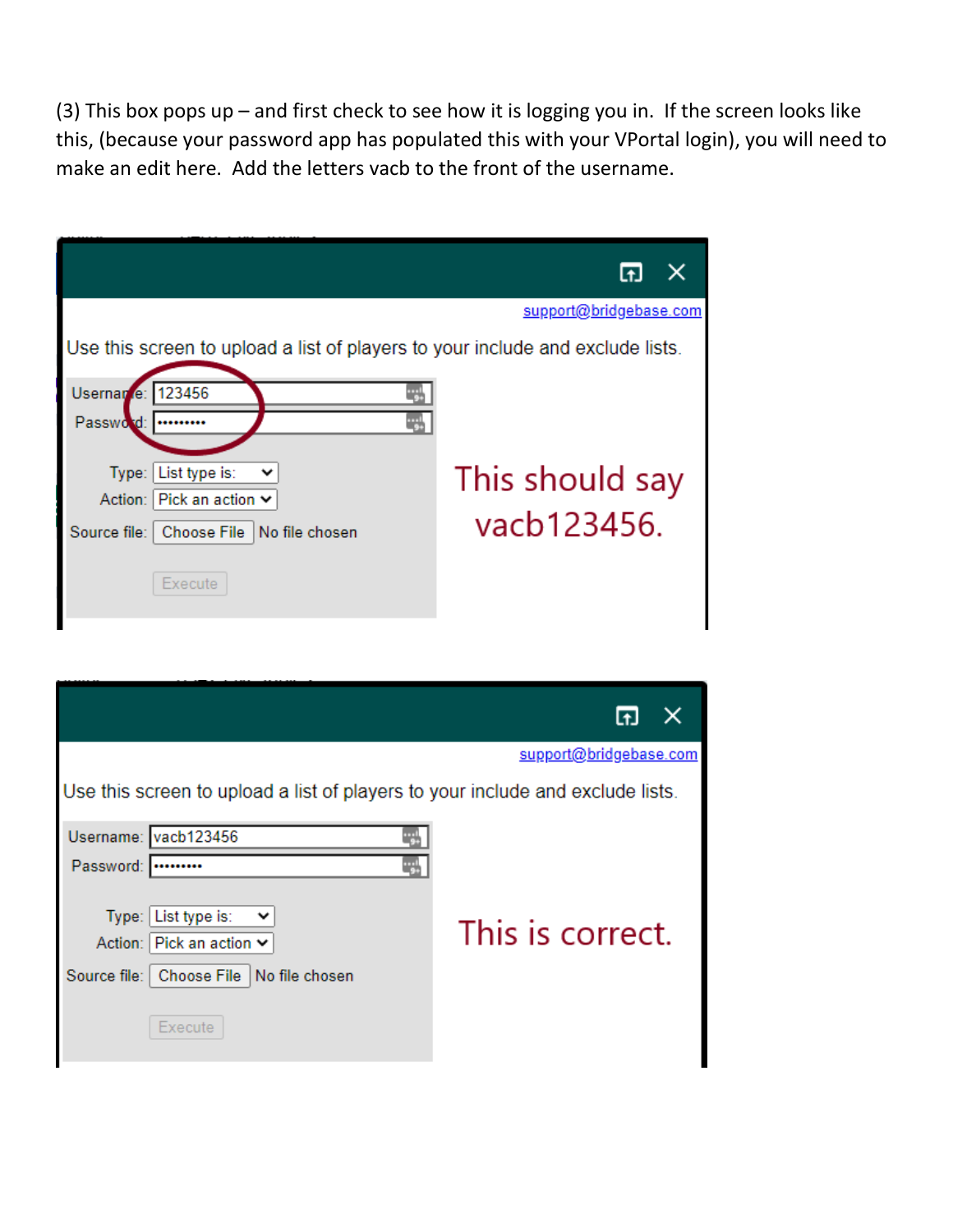(4) Drop down the "List Type is:" and choose the list you wish to download.

|           |                                                                                | support@bridgebase.com |  |
|-----------|--------------------------------------------------------------------------------|------------------------|--|
|           | Use this screen to upload a list of players to your include and exclude lists. |                        |  |
|           | Username: vacb123456                                                           |                        |  |
| Password: |                                                                                |                        |  |
|           |                                                                                |                        |  |
| Type:     | List type is:                                                                  |                        |  |
|           | Action: List type is:<br>Include users                                         |                        |  |
|           | Source file: Exclude users<br>file chosen                                      |                        |  |
|           |                                                                                |                        |  |
|           | Execute                                                                        |                        |  |
|           |                                                                                |                        |  |

(5) Once you choose the List Type, next choose DOWNLOAD from the Action choices.

|                                  | support@bridgebase.com                                                                                               |  |
|----------------------------------|----------------------------------------------------------------------------------------------------------------------|--|
|                                  | Use this screen to upload a list of players to your include and exclude lists.                                       |  |
|                                  | Username: vacb123456                                                                                                 |  |
| Password:                        |                                                                                                                      |  |
| Type:<br>Action:<br>Source file: | Include users $\vee$<br>Pick an action ∨<br>Pick an action<br>file chosen<br>Replace<br>Append<br>Remove<br>Download |  |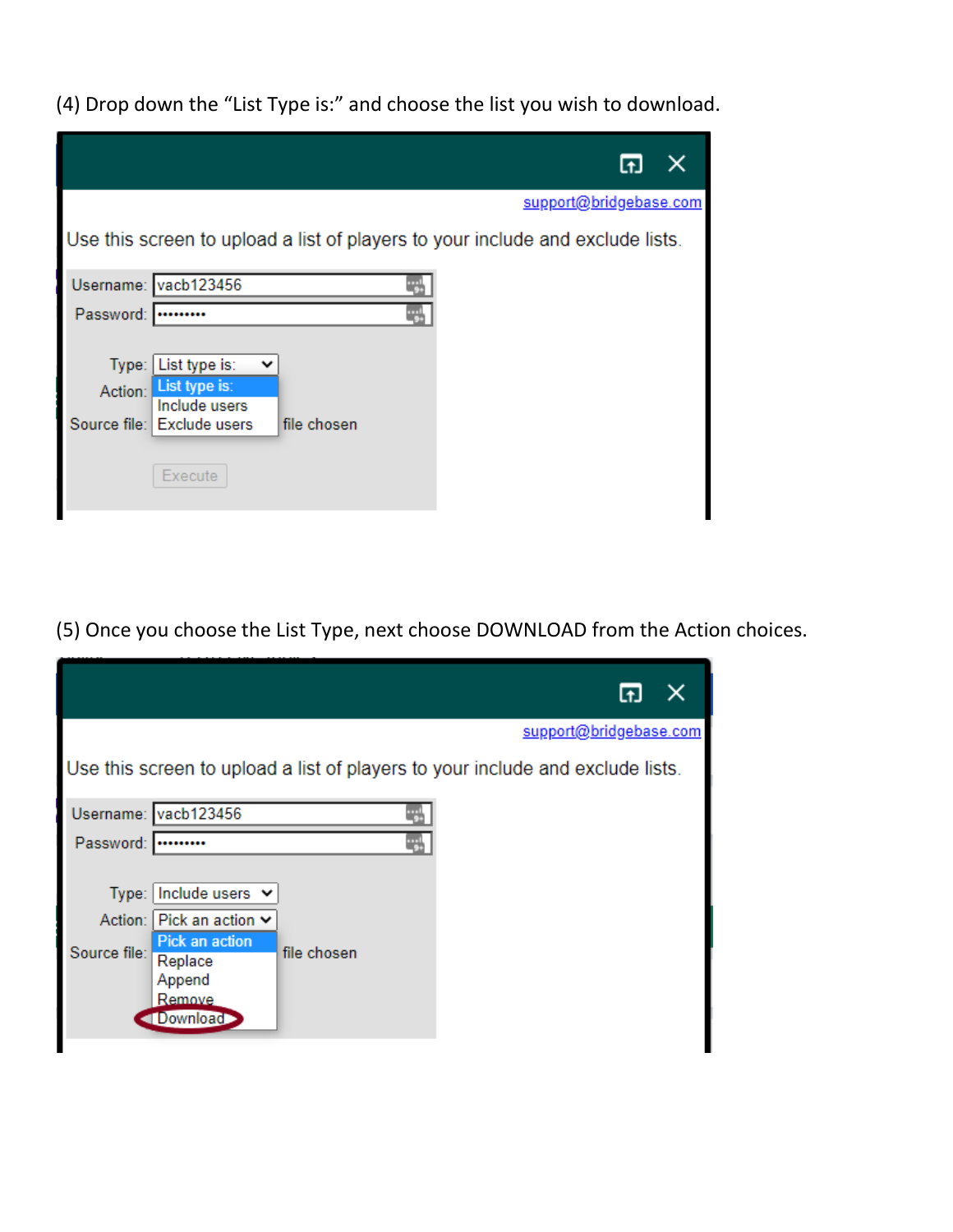(6) You are ready to download the list you chose in step 3.

|           |                                                                                | support@bridgebase.com |
|-----------|--------------------------------------------------------------------------------|------------------------|
|           | Use this screen to upload a list of players to your include and exclude lists. |                        |
|           | Username: vacb123456                                                           |                        |
| Password: |                                                                                |                        |
| Type:     | Include users $\vee$                                                           | This is how it         |
|           | Action: Download                                                               | should look.           |
|           | Source file: Choose File No file chosen                                        | Now click              |
|           | Execute                                                                        | Execute.               |

(7) The only action you can perform is Download.

|           |                                                                                                                     | $\times$ |
|-----------|---------------------------------------------------------------------------------------------------------------------|----------|
|           | support@bridgebase.com                                                                                              |          |
|           | Use this screen to upload a list of players to your include and exclude lists.                                      |          |
|           | Username: vacb123456                                                                                                |          |
| Password: |                                                                                                                     |          |
|           | Type: Include users $\vee$<br>Action: Replace<br>◡<br>Source file:   Choose File   No file chosen<br><b>Execute</b> |          |
|           | If you attempt any other Action than<br>Download, you will be unsuccessful.                                         |          |